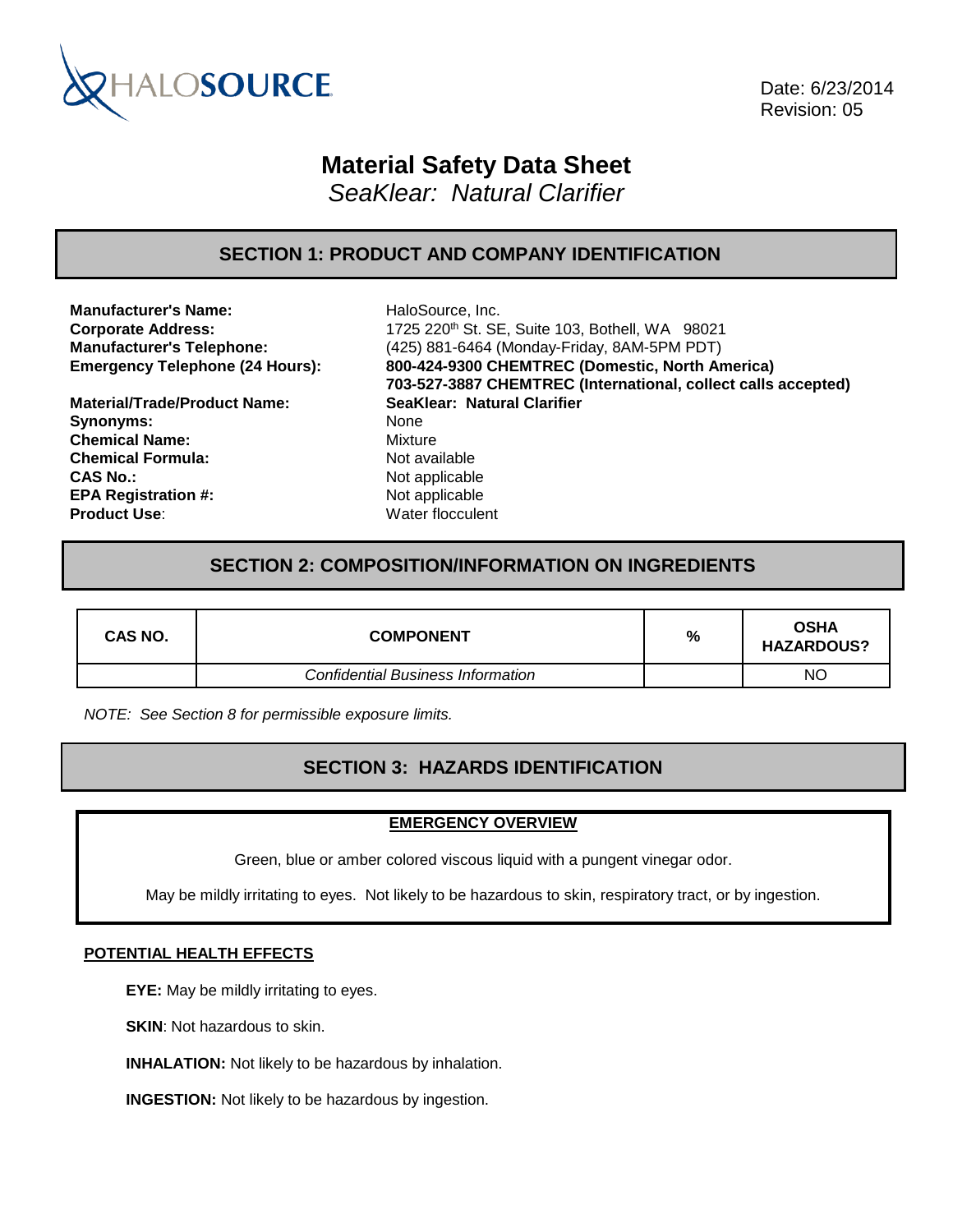**CHRONIC EXPOSURE/CARCINOGENICITY:** None of the components present in this material at concentrations of equal to or greater than 0.1% are listed by IARC, NTP, OSHA or ACGIH as a carcinogen.

**SIGNS AND SYMPTOMS OF OVEREXPOSURE:** Eye irritation.

**AGGRAVATION OF PRE-EXISTING CONDITIONS:** None known.

**POTENTIAL ENVIRONMENTAL EFFECTS:** Material is 100% biodegradable and nontoxic.

### **SECTION 4: FIRST AID MEASURES**

#### **FIRST AID PROCEDURES**

**EYE CONTACT:** Remove contact lenses (if applicable), flush with water for 15 minutes. Call a physician.

**SKIN CONTACT:** Cleansing the skin after exposure is advisable.

**INHALATION:** If large amounts of fumes are inhaled, remove to fresh air and consult a physician.

**INGESTION:** Consult a physician if necessary.

**NOTE TO PHYSICIANS:** None.

### **SECTION 5: FIRE FIGHTING MEASURES**

**FLASH POINT:** Not available **AUTOIGNITION TEMPERATURE:** Not available **UPPER FLAMMABLE LIMIT:** Not available **LOWER FLAMMABLE LIMIT:** Not available

**FLAMMABLITY CLASS (OSHA):** Not applicable **FLAME PROPAGATION/BURNING RATE:** Not available

**UNIQUE FIRE PROPERTIES:** None known.

**HAZARDOUS COMBUSTION PRODUCTS:** None.

**EXTINGUISHING MEDIA:** Does not burn. Use water, dry chemicals, carbon dioxide, sand or foam. Use extinguishing media appropriate for surrounding fire.

**PROTECTION OF FIREFIGHTERS:** Do not enter confined fire space without full bunker gear (helmet with face shield, bunker coat, gloves and rubber boots), including a positive pressure NIOSH approved self-contained breathing apparatus. Water may be used to keep fire-exposed containers cool until fire is out.

### **SECTION 6: ACCIDENTAL RELEASE MEASURES**

**PERSONAL PROTECTIVE EQUIPMENT:** See Section 8 (Personal Protective Equipment).

**ENVIRONMENTAL PRECAUTIONS:** Material is 100% biodegradable and nontoxic.

**METHODS FOR CLEANING UP:** Dilute with water and hose down.

### **SECTION 7: HANDLING AND STORAGE**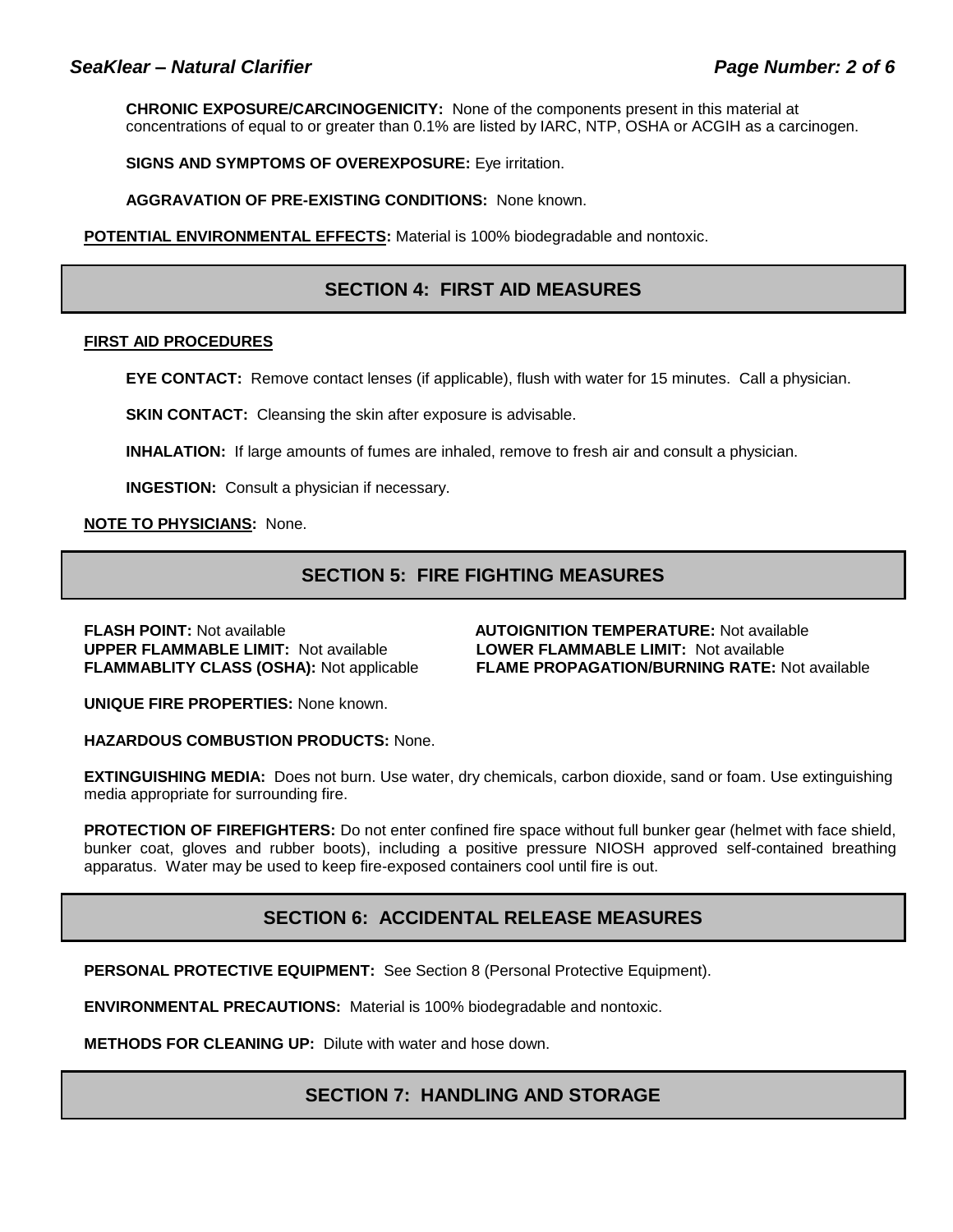#### **SAFE** *HANDLING* **RECOMMENDATIONS**

**VENTILATION:** General ventilation should be sufficient under normal conditions.

**FIRE PREVENTION:** Non-flammable, no special fire protection required.

**SPECIAL HANDLING REQUIREMENTS:** Avoid eye contact.

#### **SAFE** *STORAGE* **RECOMMENDATIONS**

**CONTAINMENT:** The container should be kept covered to prevent contamination.

**STORAGE ROOM RECOMMENDATIONS:** Store in a cool, dry, well-ventilated area away from direct heat.

**INCOMPATIBLE MATERIALS:** Strong oxidizing material and strong bases.

**STORAGE CONDITIONS:** 10-50°C recommended (will freeze @ ~3°C). Shelf life is indefinite but viscosity will decrease over time.

### **SECTION 8: EXPOSURE CONTROLS/PERSONAL PROTECTION**

**ENGINEERING CONTROLS:** General ventilation should be sufficient under normal conditions.

#### **PERSONAL PROTECTIVE EQUIPMENT (PPE)**

**EYE/FACE PROTECTION:** Safety glasses recommended.

**SKIN PROTECTION:** For operations where skin contact can occur, wear impervious clothing such as apron, boots, or whole bodysuit.

**HAND PROTECTION**: For operations where hand contact can occur, rubber gloves recommended.

**RESPIRATORY PROTECTION:** A respiratory protection program that meets OSHA's 29 CFR 1910.134 and ANSI Z88.2 requirements must be followed whenever workplace conditions warrant a respirator's use. Respirator use is not required for this product.

**GOOD HYGEIENE/WORK PRACTICES:** Always follow good hygiene/work practices by avoiding vapors or mists and contact with eyes and skin. Thoroughly wash hands after handling and before eating or drinking. Always wear the appropriate PPE when repairing or performing maintenance on contaminated equipment.

### **EXPOSURE GUIDELINES**

| <b>PERMISSIBLE EXPOSURE LIMITS</b> |                   |                          |                   |                          |                          |                   |
|------------------------------------|-------------------|--------------------------|-------------------|--------------------------|--------------------------|-------------------|
| <b>INGREDIENT</b>                  | <b>OSHA</b>       |                          | <b>WISHA</b>      |                          | ACGIH (TLV)              |                   |
| CAS NO.                            | TWA               | <b>STEL</b>              | TWA               | STEL                     | <b>TWA</b>               | <b>STEL</b>       |
| Not Applicable                     | Not<br>Applicable | <b>Not</b><br>Applicable | Not<br>Applicable | <b>Not</b><br>Applicable | <b>Not</b><br>Applicable | Not<br>Applicable |

### **SECTION 9: PHYSICAL AND CHEMICAL PROPERTIES**

**COLOR:** Blue, green or amber **SHAPE:** Viscous liquid **PHYSICAL FORM:** Viscous liquid **ODOR:** Pungent vinegar odor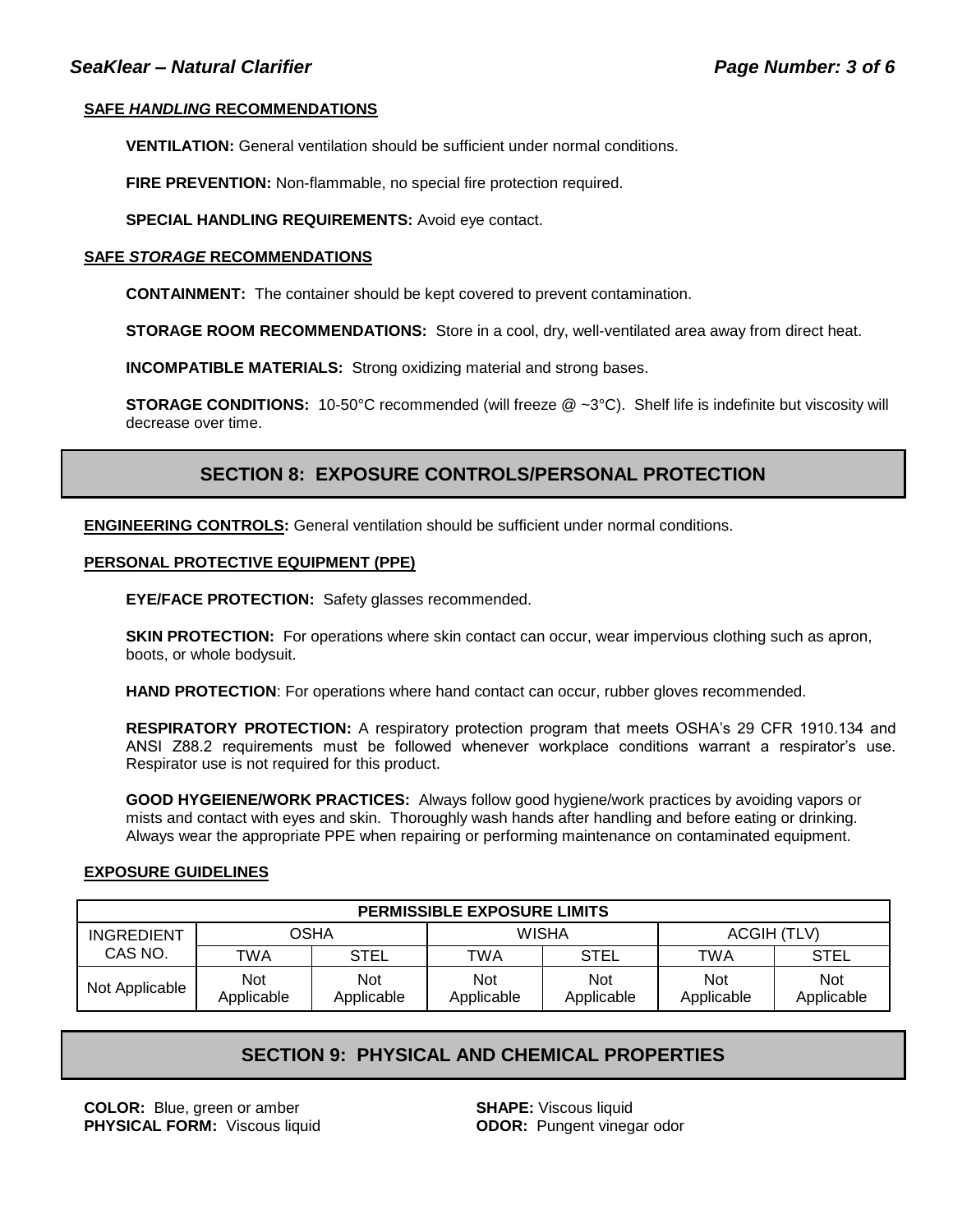**VAPOR DENSITY:** Not available **BOILING POINT:** 211°F **MELTING POINT:** Not available **FREEZING POINT:** Not available<br> **SOLUBILITY IN WATER:** Soluble **FREEZING SPECIFIC GRAVITY OR DENSIT** 

**pH:** 3.0-4.5 **VAPOR PRESSURE:** Not available **SPECIFIC GRAVITY OR DENSITY:** 1.0-1.1 g/mL

*NOTE: These physical data are typical values based on material tested but may vary from sample to sample. Values should not be construed as a guaranteed analysis of any specific lot or as specifications.*

### **SECTION 10: STABILITY AND REACTIVITY**

**CHEMICAL STABILITY:** Stable.

**CONDITIONS TO AVOID:** Freezing temperatures or excess heat (for quality purposes).

**MATERIALS TO AVOID (INCOMPATIBILITY):** Strong oxidizing material and strong bases.

**HAZARDOUS DECOMPOSITION PRODUCTS:** Decomposition will not occur.

**HAZARDOUS POLYMERIZATION:** Will not occur.

### **SECTION 11: TOXICOLOGICAL INFORMATION**

**ORAL LD<sup>50</sup> (rat):** Not available.

**DERMAL LD<sup>50</sup> (rabbit):** Not available.

**SKIN IRRITATION: Not available.** 

**EYE IRRITATION:** Not available.

**SKIN SENSITIZATION: Not available.** 

**ADDITIONAL INFORMATION:**

### **SECTION 12: ECOLOGICAL INFORMATION**

#### **ECOTOXICITY (in water):**

- Acute:
	- o Daphnia LC 50 1369 mg/ L
	- o Daphnia NOEC 1000 mg/L
	- o Fathead minnows LC 50 642 mg/L
	- o Fathead minnows NOEC 500 mg/L
	- o Rainbow Trout LC 50 173mg/L
	- o Rainbow Trout NOEC 125 mg/L
- Chronic:
	- $\circ$  Rainbow Trout LC 50 154 mg /L
	- o Rainbow Trout LC 25 121 mg/L
	- $\circ$  Fathead Minnow LC 50 > 1000 mg/L
	- o Fathead Minnow LC25 932 mg/L

**MOBILITY:** Not available.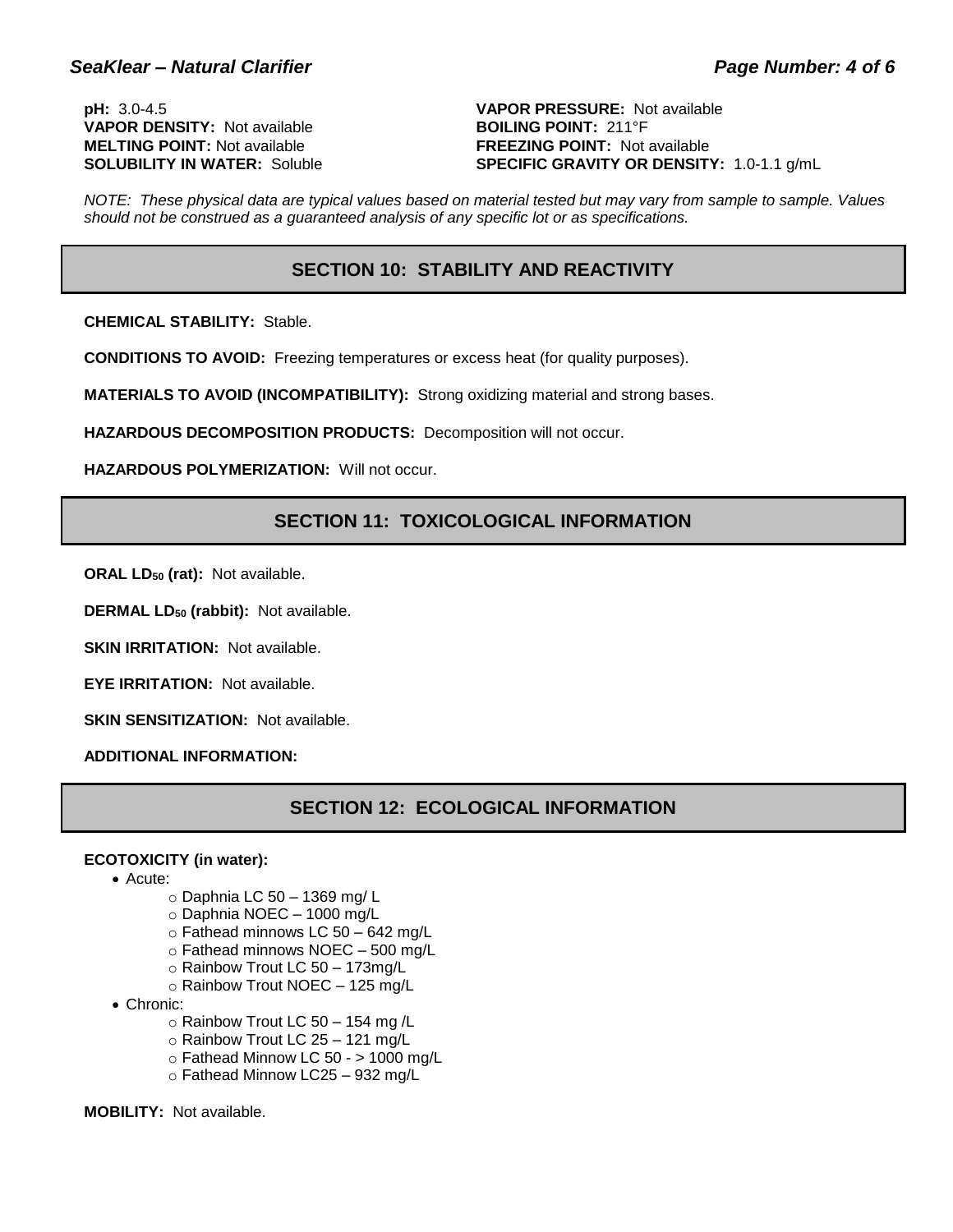#### **PERSISTENCE AND DEGRADABILITY:** Not available.

### **BIOACCUMULATIVE POTENTIAL:** Not available.

#### **ADDITIONAL INFORMATION:** Not available.

### **SECTION 13: DISPOSAL CONSIDERATIONS**

If this product as supplied becomes a waste, it does not meet the criteria of a hazardous waste as defined under the Resource Conservation and Recovery Act (RCRA) 40 CFR 261. Please be advised that state and local requirements for waste disposal may be more restrictive or otherwise different from federal regulations. Consult state and local regulations regarding the proper disposal of this material.

*NOTE: Chemical additions, processing or otherwise altering this material may make the waste management information presented in this MSDS incomplete, inaccurate or otherwise inappropriate.*

### **SECTION 14: TRANSPORT INFORMATION**

#### **U.S. DEPARTMENT OF TRANSPORTATION (DOT):**

| <b>Proper Shipping Name:</b>              | Not Regulated |
|-------------------------------------------|---------------|
| <b>Hazard Class:</b>                      | Not Regulated |
| <b>Identification Number (UN Number):</b> | Not Regulated |
| Packing Group (PG):                       | Not Regulated |

## **SECTION 15: REGULATORY INFORMATION**

**TSCA STATUS:** The substances in this preparation are included on or exempted from the TSCA 8(b) inventory (40 CFR 710).

#### **CERCLA REPORTABLE QUANTITY (RQ):**

| <b>CHEMICAL NAME</b> | DC<br>ظط       |  |
|----------------------|----------------|--|
| Not applicable       | Not applicable |  |

#### **SARA TITLE III SECTION 302 EXTREMELY HAZARDOUS SUBSTANCES (EHS):**

| <b>CHEMICAL NAME</b> | TPQ            | RQ             |
|----------------------|----------------|----------------|
| Not applicable       | Not applicable | Not applicable |

**SARA TITLE III SECTION 311/312 HAZARD CATEGORIES:** Does this product/material meet the definition of the following hazard classes according to the EPA 'Hazard Categories' promulgated under Sections 311 and 312 of SARA Title III?

| <b>ACUTE HEALTH</b><br>HAZARD | <b>CHRONIC HEALTH</b><br>HAZARD | <b>FIRE HAZARD</b> | <b>REACTIVE HAZARD</b> | <b>SUDDEN RELEASE</b><br>OF PRESSURE |
|-------------------------------|---------------------------------|--------------------|------------------------|--------------------------------------|
| ΝO                            | NΟ                              | NΟ                 | NΟ                     | <b>NO</b>                            |

#### **SARA TITLE III SECTION 313 TOXIC CHEMICALS INFORMATION:**